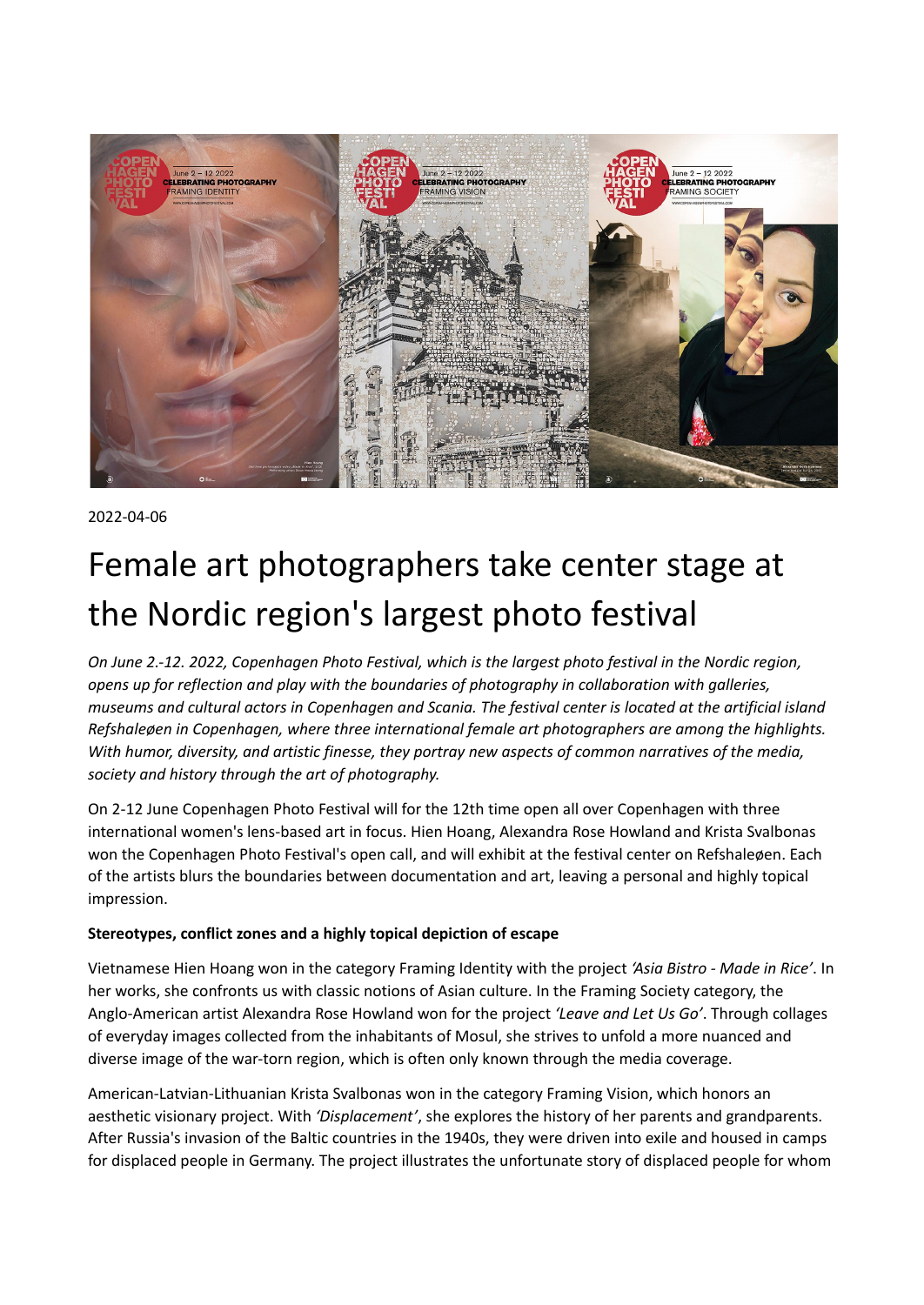the idea of "home" is undermined by political agendas beyond their control. The war in Ukraine puts her historically investigative works in a frighteningly contemporary perspective.

## **The festival gathers Danish photography and puts a long-term focus on talents**

In addition to the three solo exhibitions, this year's festival highlights emerging talents and leading Danish photographers. According to Managing director Maja Dyrehauge Gregersen, it is important that the festival shows the audience the quality and diversity that the Danish photo scene has to offer.

"Copenhagen Photo Festival is the natural gathering place for leading actors within Danish photography. I am particularly proud that this year's festival presents many internationally oriented and entrepreneurial actors from the Danish photo and art scene. Amongst other, there will be exhibitions, a market for photo books, and activities from the Photojournalist education at DMJX, TOFU Collective, Fotogodsbanen from Århus, PhotoScope from Hillerød, Blankt Papir Press and many more", says Maja Dyrehauge Gregersen.

Another central part of the festival's work is to lift the Danish talent pool. At the festival, you can therefore once again experience Futures Nordic Talents, which presents the five photographers Iben Gad, Inuuteq Storch, Luna Scales, Oscar Scott Carl and Tine Bek. The Futures Nordic Talents initiative is a talent program that helps accentuate emerging Danish photographers. It is supported by the EU's cultural support program Creative Europe and runs until 2024.

# **Activities for photo enthusiasts throughout Copenhagen**

At the festival site at Refshaleøen, you can look forward to a sharp program of workshops, talks, music and guided tours, which will be held throughout the festival period. Here you can learn more about photography, play with the media's tools or just enjoy the festival atmosphere. There is also ample opportunity to experience the photographic media unfold throughout many of the art galleries, museums, and cultural institutions across Greater Copenhagen, for example at Fotografisk Center, Martin Asbæk Gallery, Alice Folker Gallery, NW Gallery, Banja Rathnov Gallery and Clausens Kunsthandel, together with Det Grønlandske Hus, Landskrona Foto og Galleri Format in Malmö amongst others. Copenhagen Photo Festival 2022 is currently supported by the City of Copenhagen, Det Obelske Familiefond and Creative Europe – the EU's cultural support program.

The final festival program will be updated continuously at copenhagenphotofestival.com

# **For press inquiries, contact:**

Helene Obel, +45 2877 7927, [helene@have.dk](mailto:helene@have.dk) Aleksander Arnbak, +45 6116 0509, [aleksander@have.dk](mailto:aleksander@have.dk)

### **For further information about the festival, contact:**

Christine Almlund, +45 3137 7223, [press@copenhagenphotofestival.com](mailto:press@copenhagenphotofestival.com)

# **About Copenhagen Photo Festival**

On 2-12 June 2022, the Nordic region's largest photo festival kicks off for the 12th time. The festival is held in close collaboration with galleries, museums and cultural institutions in Copenhagen and southern Sweden. Every year established and budding Danish and foreign photographers contribute, and the festival is visited by approximately 55.000 people. The festival puts photography on the agenda under the three main pillars Framing Identity, Framing Society and Framing Vision through exhibitions, workshops, talks, portfolio reviews and social events.